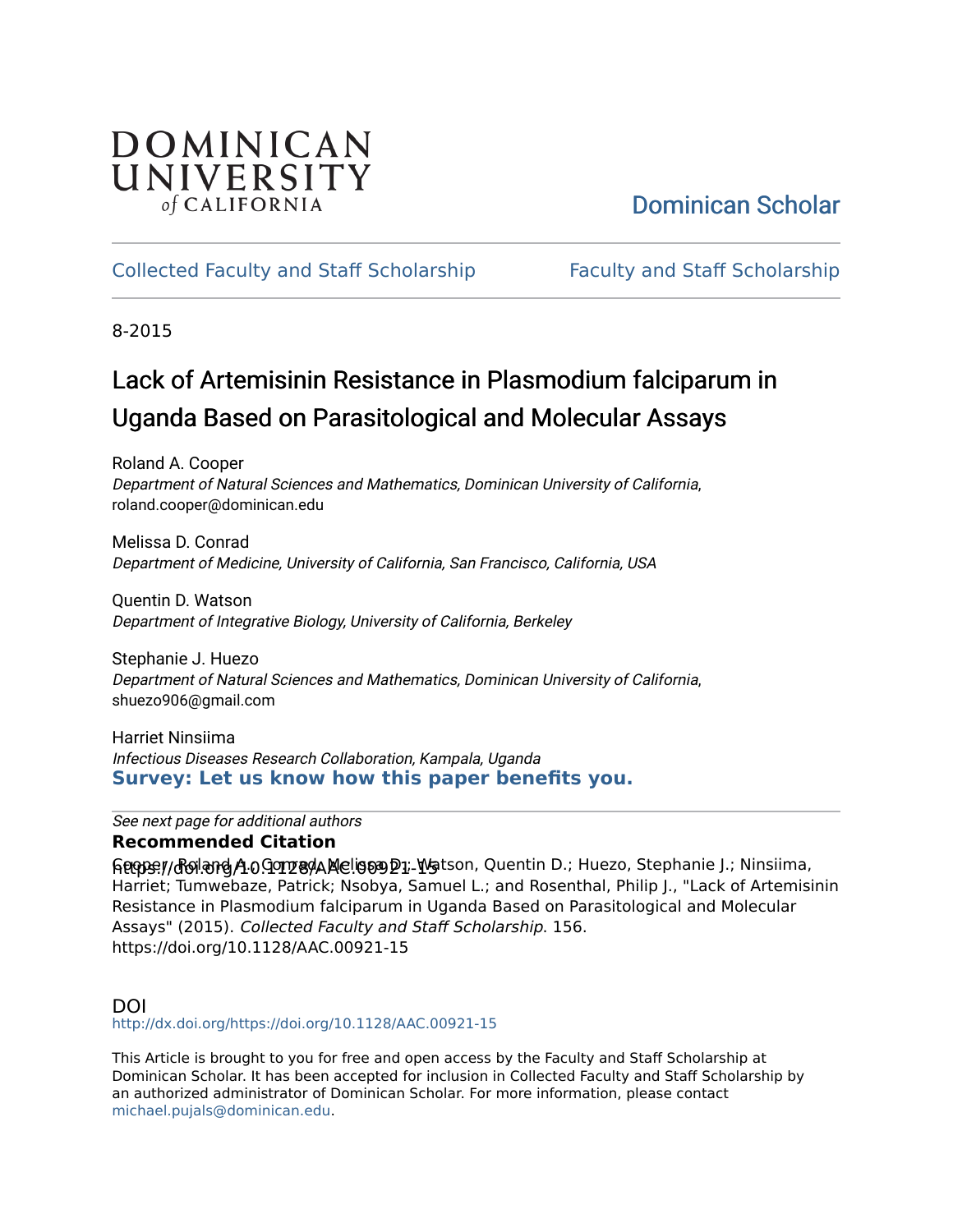#### **Authors**

Roland A. Cooper, Melissa D. Conrad, Quentin D. Watson, Stephanie J. Huezo, Harriet Ninsiima, Patrick Tumwebaze, Samuel L. Nsobya, and Philip J. Rosenthal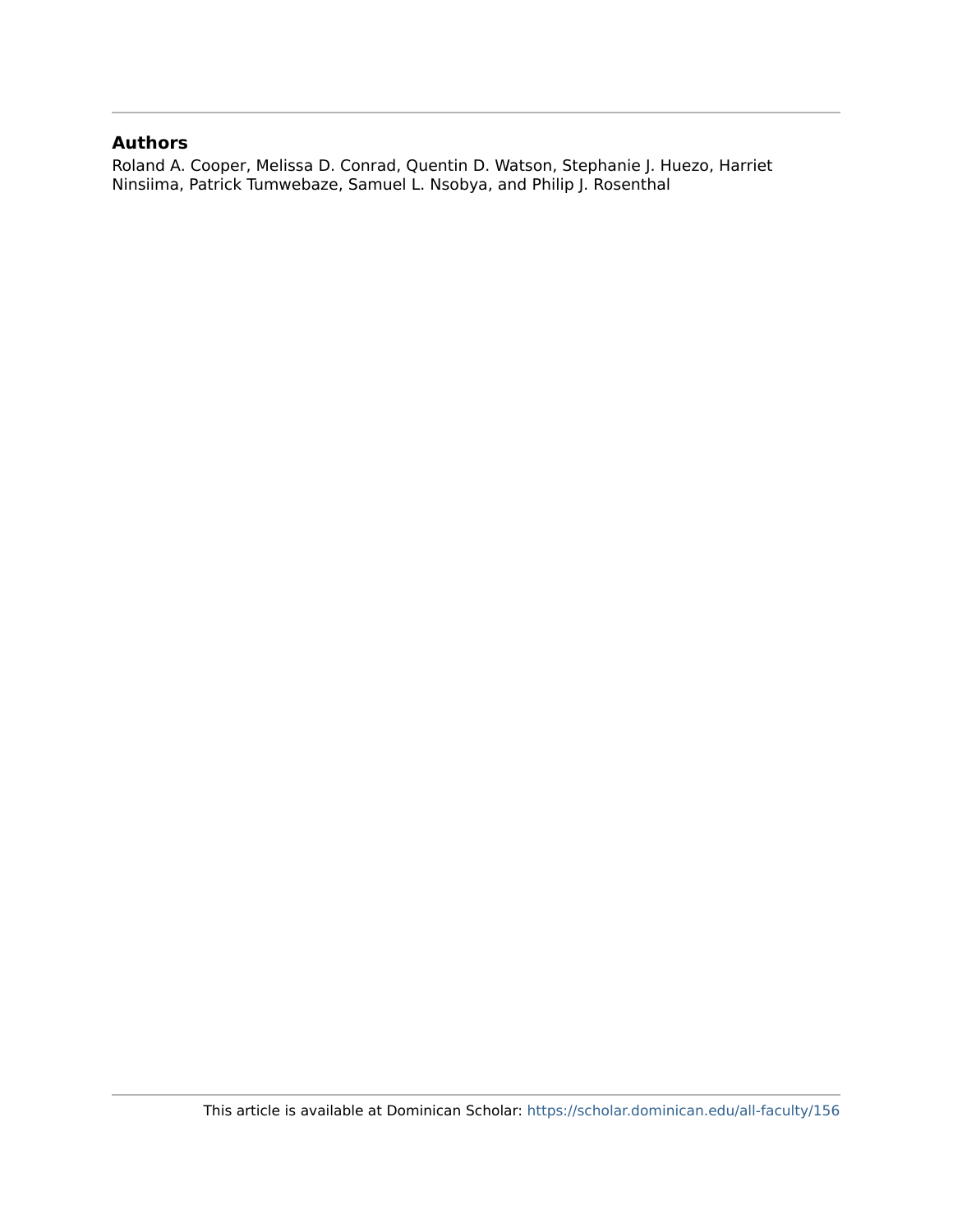

## **Lack of Artemisinin Resistance in** *Plasmodium falciparum* **in Uganda Based on Parasitological and Molecular Assays**

**Roland A. Cooper,<sup>a</sup> Melissa D. Conrad,<sup>b</sup> Quentin D. Watson,<sup>c</sup> Stephanie J. Huezo,<sup>a</sup> Harriet Ninsiima,<sup>d</sup> Patrick Tumwebaze,<sup>d</sup> Samuel L. Nsobya,<sup>d</sup> Philip J. Rosenthal<sup>b</sup>**

Department of Natural Sciences and Mathematics, Dominican University of California, San Rafael, California, USA<sup>a</sup>; Department of Medicine, University of California, San Francisco, California, USA<sup>b</sup>; Department of Integrative Biology, University of California, Berkeley, California, USA<sup>c</sup>; Infectious Diseases Research Collaboration, Kampala, Uganda<sup>d</sup>

**We evaluated markers of artemisinin resistance in** *Plasmodium falciparum* **isolated in Kampala in 2014. By standard** *in vitro* **assays, all isolates were highly sensitive to dihydroartemisinin (DHA). By the ring-stage survival assay, after a 6-h DHA pulse, parasitemia was undetectable in 40 of 43 cultures at 72 h. Two of 53 isolates had nonsynonymous K13-propeller gene polymorphisms but did not have the mutations associated with resistance in Asia. Thus, we did not see evidence for artemisinin resistance in Uganda.**

**A**rtemisinin-based combination therapy is now the standard for treating *P. falciparum* malaria. However, this regimen is threatened by resistance to artemisinins, which manifests as delayed clearance of parasitemia after therapy, in Southeast Asia [\(1,](#page-4-0) [2\)](#page-4-1). Recently, resistance has been associated with increased parasitemia in culture, compared to that in sensitive parasites, 72 h after a 6-h pulse with dihydroartemisinin (DHA) and has been associated with polymorphisms in propeller-encoding domains of the *Plasmodium falciparum kelch* (*K13*; UniProt number PF3D7\_1343700) gene [\(3](#page-4-2)[–](#page-4-3)[6\)](#page-4-4). Although artemisinin resistance is evident to date only in Southeast Asia, the bulk of *P. falciparum* malaria occurs in sub-Saharan Africa. Clinical resistance has not been noted in Africa, as rapid parasite clearance has been the rule in many trials, including those in Uganda [\(7](#page-5-0)[–](#page-5-1)[9\)](#page-5-2). In recent surveys in Uganda [\(10\)](#page-5-3) and other locations in Africa [\(11](#page-5-4)[–](#page-5-5)[15\)](#page-5-6), K13-propeller gene polymorphisms were identified, but these were not the mutations clearly associated with artemisinin resistance in Asian isolates. Results for a new correlate of artemisinin resistance, the *ex vivo* ring-stage survival assay (RSA) [\(3\)](#page-4-2), have not been reported previously for *P. falciparum* isolates from Africa. We characterized artemisinin sensitivity by this assay and assessed *K13* polymorphisms in isolates from Uganda. Parasites were collected from patients diagnosed with malaria from May to August 2014 at Mulago Hospital, Kampala. Samples were delinked from patient information, so clinical data were unavailable. After malaria diagnosis, excess blood collected in a heparinized tube as part of clinical care was promptly delivered to the laboratory. Giemsastained thin smears were made, and samples containing only *P.* falciparum isolates with parasitemia of  $\geq$ 0.1% were placed in culture after washing of erythrocytes, as previously described [\(16\)](#page-5-7); blood was also spotted onto filter paper. Samples with parasitemia of >1% were diluted with uninfected erythrocytes for a final parasitemia of 1%.

The susceptibility of fresh isolates to DHA and chloroquine was assessed by a standard *ex vivo* histidine-rich protein 2-based enzyme-linked immunosorbent microplate assay, as previously described [\(17\)](#page-5-8), except that drugs were freshly diluted from frozen stocks prior to each assay. Results from single assays were fitted to a variable-slope sigmoidal function using GraphPad Prism 6.0f to generate 50% inhibitory concentrations ( $IC_{50}$ s). All data were visually assessed for parasite growth above the background and integrity of curve fits.

Parasite susceptibility to DHA was also assessed using the new *ex vivo* RSA [\(3\)](#page-4-2). First, 20-µl erythrocyte pellets were added to 1.0 ml RPMI 1640 medium supplemented with 25 mM HEPES, 0.2% NaHCO<sub>3</sub>, 0.1 mM hypoxanthine, 100  $\mu$ g/ml gentamicin, and 0.5% Albumax I (Invitrogen) containing 700 nM DHA or, for controls, 0.1% dimethyl sulfoxide (DMSO) at a hematocrit of 2%. Cultures were incubated at  $37^{\circ}$ C under  $3\%$  O<sub>2</sub>,  $5\%$  CO<sub>2</sub>, and  $92\%$ N<sub>2</sub> and, after 6 h, washed 3 times with 10 ml RPMI prewarmed to 37°C; then, they were placed in drug-free culture medium. At 72 h after assay initiation, Giemsa-stained thin smears were prepared. Cultures were considered viable and appropriate for assessment if control parasitemia increased since the culture initiation. Parasitemias in the control cultures were determined by counting parasites per 1,000 to 2,000 erythrocytes. In DHA-pulsed cultures, 10,000 to 20,000 cells were scanned for parasites. RSA survival rates were expressed as the proportion of parasites in the DHAtreated cultures relative to controls at the end of the 72-h assay. For some samples, cultures were maintained for up to 4 weeks after initiation of the experiment, with smears assessed on alternating days. For positive cultures, blood spots were collected on filter paper.

DNA was extracted from filter paper blood spots using Chelex-100, and gene fragments spanning loci of interest were amplified by nested PCR [\(10,](#page-5-3) [18\)](#page-5-9). K13-propeller-encoding domains (codons 440 to 726) were dideoxy sequenced, as previously de-

Received 18 April 2015 Returned for modification 20 May 2015 Accepted 29 May 2015

Accepted manuscript posted online 1 June 2015

Citation Cooper RA, Conrad MD, Watson QD, Huezo SJ, Ninsiima H, Tumwebaze P, Nsobya SL, Rosenthal PJ. 2015. Lack of artemisinin resistance in *Plasmodium falciparum* in Uganda based on parasitological and molecular assays. Antimicrob Agents Chemother 59:5061–5064. [doi:10.1128/AAC.00921-15.](http://dx.doi.org/10.1128/AAC.00921-15)

Address correspondence to Roland A. Cooper, roland.cooper@dominican.edu. Copyright © 2015, American Society for Microbiology. All Rights Reserved. [doi:10.1128/AAC.00921-15](http://dx.doi.org/10.1128/AAC.00921-15)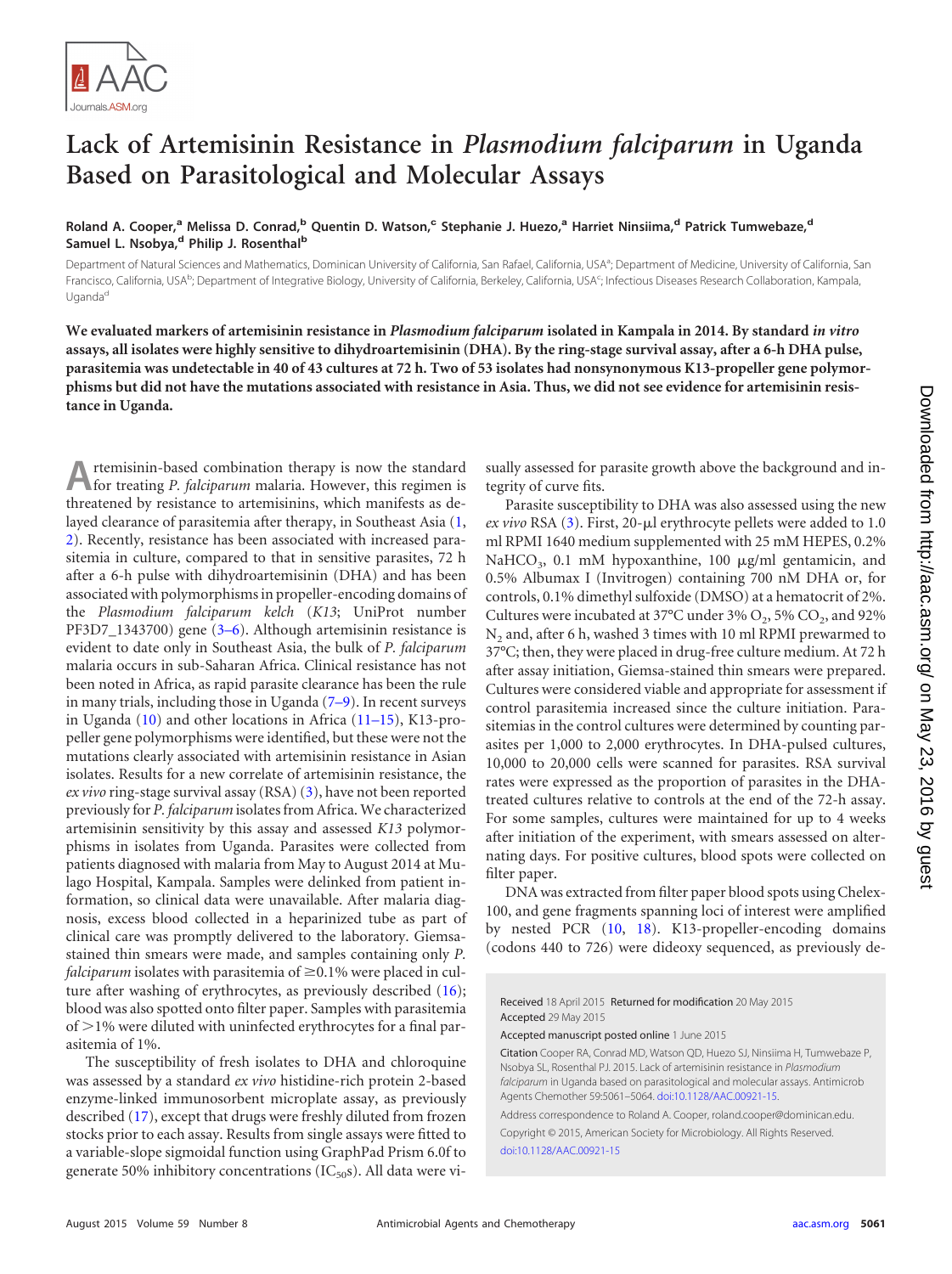<span id="page-3-0"></span>

| TABLE 1 Ex vivo measures of drug sensitivity and molecular features of Ugandan parasites <sup>a</sup> |  |  |
|-------------------------------------------------------------------------------------------------------|--|--|
|                                                                                                       |  |  |

| Sample         | $CQ$ $IC_{50}$<br>$(nM [95\% CI])^b$ | DHA $IC_{50}$<br>$(nM [95\% CI])$ | RSA at 72 h<br>$(\%)^c$ | K13                | PfCRT<br>aa $76d$ | PfMDR1 $aa^d$ |     |      |      |      |
|----------------|--------------------------------------|-----------------------------------|-------------------------|--------------------|-------------------|---------------|-----|------|------|------|
| no.            |                                      |                                   |                         |                    |                   | 86            | 184 | 1034 | 1024 | 1246 |
|                | $15.6(14.6 - 16.6)$                  | $2.0(1.7-2.4)$                    | $\Omega$                | $WT^e$             | K                 | N             | F   | S    | N    | D    |
| 2              | $123(84.4 - 180)$                    | $2.0(1.5-2.6)$                    | $\Omega$                | <b>WT</b>          | T                 | N/Y           | Y/F | S    | N    |      |
| 3              | 38.8 (23.5–64.3)                     | $1.1(1.0-1.3)$                    | $\Omega$                | <b>WT</b>          | K/T               | N/Y           | Y/F |      | N    | D    |
| $\overline{4}$ | $11.2(9.7-13)$                       | $1.4(1.2-1.5)$                    |                         | <b>WT</b>          | K                 | N             | F   |      | N    | Y/D  |
| 5              | 260 (154-440)                        | $2.3(1.6-3.4)$                    |                         | <b>WT</b>          | T                 | N             | Y   |      | N    | Y    |
| 6              | 196 (127-300)                        | $1.8(1.5-2.0)$                    |                         | <b>WT</b>          | T                 | N             | F   |      | N    | D    |
|                | $9.8(9.2 - 10.5)$                    | $1.3(0.9-1.7)$                    | $\Omega$                | $WT^{f}$           | K                 | N             | F   |      | N    | D    |
| 8              | $155(133-182)$                       | $2.3(2.0-2.6)$                    | $\Omega$                | <b>WT</b>          | T                 | N             | Y/F | S    | N    |      |
| 9              | 141 (86.7-228)                       | $1.5(1.2-1.9)$                    | $\Omega$                | <b>WT</b>          | T                 | N             | Y/F |      | N    |      |
| 10             | $139(116 - 166)$                     | $2.0(1.8-2.2)$                    | 0.7                     | <b>WT</b>          | T                 | N             | F   |      | N    | D    |
| 11             | 1060 (733-1520)                      | $2.2(2.0-2.5)$                    | $\Omega$                | <b>WT</b>          | T                 | N             | Y   |      | N    | D    |
| 12             | 222 (169-291)                        | $1.6(1.5-1.7)$                    | $\theta$                | A578S <sup>g</sup> | T                 | N             | F   |      | N    | D    |
| 13             | 204 (147-283)                        | $2.7(2.3-3.2)$                    | $\Omega$                | <b>WT</b>          | T                 | N             | Y/F | S    | N    | D    |
| 14             | 240 (183-313)                        | $0.47(0.45 - 0.49)$               | ND                      | <b>WT</b>          | T                 | N             | Y   |      | N    | D    |
| 15             | 182 (144-231)                        | $0.90(0.81 - 0.93)$               | ND                      | <b>WT</b>          | T                 | N/Y           | Y   | S    | N    | D    |

 $^a$  Data are shown for isolates for which IC<sub>50</sub> and *K13* sequence data are available. WT, wild type; ND, no data collected.  $^b$  CQ, chloroquine; CI, confidence interval; the 95% CI describes precision of the IC<sub>50</sub> de

*<sup>d</sup>* aa, amino acid. Wild-type PfCRT is K76, and wild-type PfMDR1 is NYSND.

*<sup>e</sup>* Synonymous single nucleotide polymorphism (SNP) t1512c.

*f* Synonymous SNP c1434g.

*<sup>g</sup>* Reported from Tororo, Uganda [\(10\)](#page-5-3), Democratic Republic of Congo [\(14\)](#page-5-5), and Bangladesh [\(23\)](#page-5-14).

scribed [\(4\)](#page-4-5). To detect polymorphisms in *pfcrt* and *pfmdr1*, multiplex ligase detection reaction**-**fluorescent microsphere assays were performed, as previously described [\(19,](#page-5-10) [20\)](#page-5-11).

We collected 53 isolates from patients with malaria from May to July 2014. Giemsa-stained thin smears from all blood samples demonstrated *P. falciparum* only, at parasitemias of 0.1% to 24.3%. We determined *ex vivo* IC<sub>50</sub> data for 15 isolates. Values ranged from 0.4 to 2.7 nM (geometric mean, 1.6 nM) for DHA and 9.8 to 1,060 nM for chloroquine [\(Table 1\)](#page-3-0).

As standard drug sensitivity assays have not identified artemisinin resistance in Asian isolates, we also assessed DHA susceptibility using the *ex vivo* RSA [\(3\)](#page-4-2). Ten isolates were lost to contamination or failed to grow. For the remaining 43 isolates, assessed 72 h after culture initiation, most DHA-pulsed cultures contained pyknotic forms, and only 3 of 43 demonstrated healthy-appearing parasites, all with parasitemia that was  $\leq 0.025\%$ . Of the 3 positive cultures, a single parasite was detected per  $\sim$  15,000 erythrocytes in 2 cultures, and 3 parasites were detected in the third (RSA survival rates, 0.7% to 1.9%). All 43 untreated control cultures demonstrated increased parasitemia and healthy-appearing parasites over the course of the assay. Because of the challenges of quantifying extremely low parasitemia, we assessed the viability of 14 DHA-pulsed cultures that did not demonstrate parasites after 72 h. These cultures were maintained for up to 30 days after initiation of the experiment. Twelve of these cultures demonstrated parasites, beginning 15 to 29 days after culture initiation; 2 cultures remained negative at 30 days. Thus, we did not observe enhanced growth of DHA-pulsed parasites after 72 h in culture, arguing against the presence of the artemisinin-resistant phenotype, although most cultures survived the DHA pulse.

Sequencing the K13-propeller-encoding domains from the 53 isolates revealed two nonsynonymous mutations, S552C (mixed with the wild-type sequence) and A578S, in propeller domains 2 and 4, respectively [\(Fig. 1\)](#page-3-1). Ten isolates that grew in culture 15 to

29 days after the DHA pulse all had wild-type *K13* sequences. Two of these samples were from isolates that were positive by microscopy 72 h after the DHA pulse. Considering the putative drug transporters encoded by *pfcrt* and *pfmdr1*, polymorphism prevalences were similar to those described recently from other regions of Uganda, with an increased prevalence of wild-type sequences at *pfcrt* K76, *pfmdr1* N86, and *pfmdr1* D1246 compared to older studies [\(Fig. 1\)](#page-3-1) [\(20,](#page-5-11) [21\)](#page-5-12). Sensitivity to chloroquine correlated well with the *pfcrt* K76T sequence, with IC<sub>50</sub>s that were  $>$  120 nM for all mutant parasites,  $\leq 16$  nM for all wild-type parasites, and intermediate for one mixed sample [\(Table 1\)](#page-3-0).

Artemisinin resistance, with delayed clearance of parasites after treatment with artemisinin monotherapy or artemisinin combination therapies (ACTs), is of great concern but not clearly present in Africa, where clearance of parasites after treatment with ACTs has generally been rapid [\(2,](#page-4-1) [13\)](#page-5-13). Parasites from Southeast



<span id="page-3-1"></span>positions.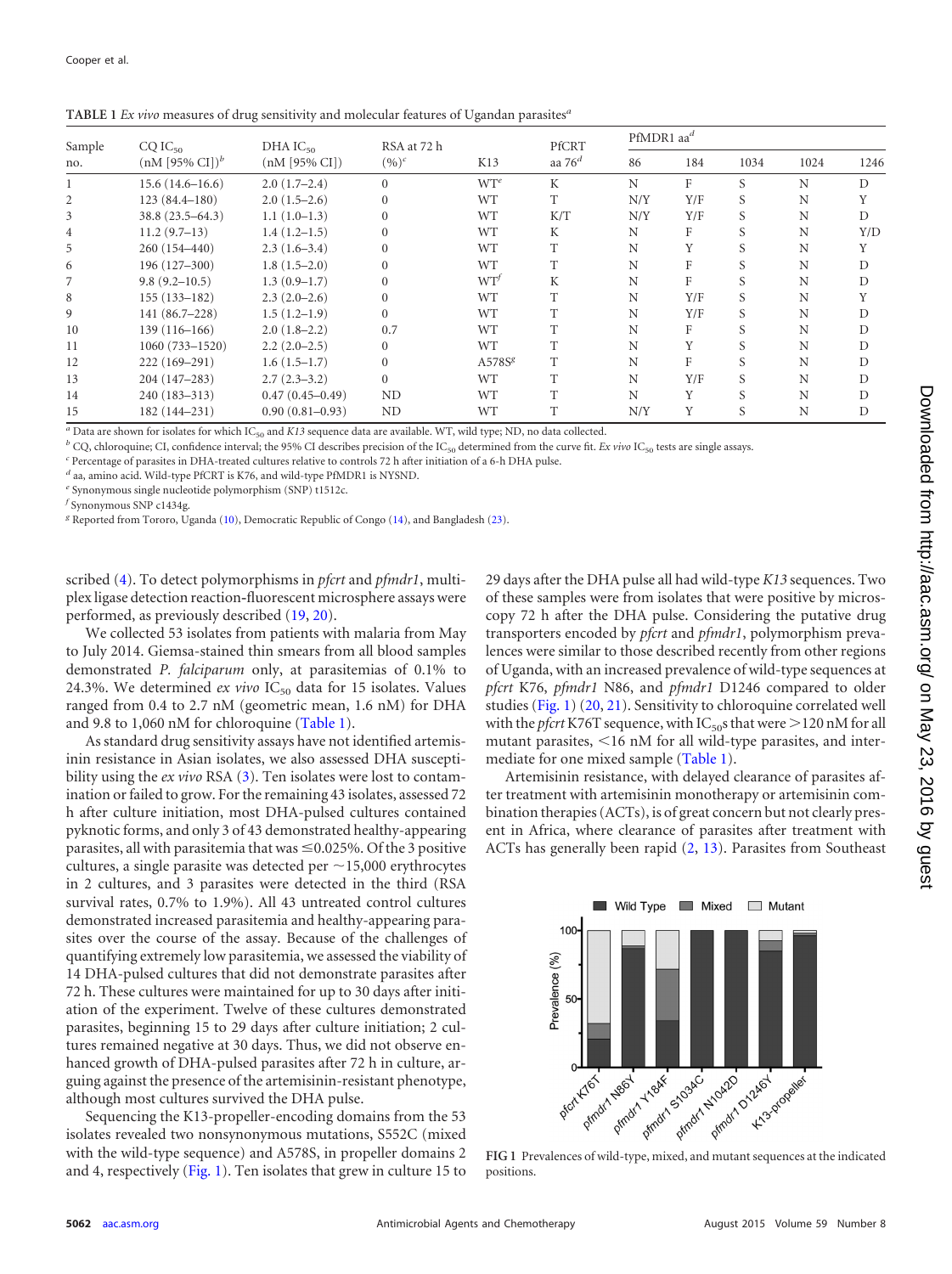Asia with delayed clearance typically do not show decreased sensitivity with standard *in vitro* assays but demonstrate decreased sensitivity to a DHA pulse in the RSA  $(3)$  and have specific mutations in K13-propeller-encoding domains [\(4\)](#page-4-5). We screened fresh *P. falciparum* isolates from Uganda for these artemisinin resistance markers. Using the RSA, nearly all freshly isolated Ugandan parasites had undetectable parasitemia 72 h after exposure to a pulse of DHA. In contrast, DHA-treated Southeast Asian parasites had measurable parasitemia at 72 h, with parasitemia greater in those with delayed clearance in clinical trials and the presence of K13-propeller gene polymorphisms [\(3\)](#page-4-2). A small percentage of Ugandan parasites had K13-propeller gene mutations, but these were not the mutations previously associated with drug resistance. Thus, our results suggest that artemisinin resistance is not yet a problem in Uganda.

Recent evidence suggests spreading of artemisinin resistance beyond the initial reports from Cambodia [\(1\)](#page-4-0), with the delayed clearance phenotype and *K13* mutations detected in parts of Thailand, Vietnam, Myanmar, and southern China [\(2,](#page-4-1) [6,](#page-4-4) [22\)](#page-5-15). Additional K13-propeller gene mutations have been identified from other regions of Asia [\(23\)](#page-5-14) and Africa [\(11](#page-5-4)[-](#page-5-16)[13,](#page-5-13) [15\)](#page-5-6), but these have not been among the  $>$  10 mutations linked with delayed clearance in Southeast Asia [\(4,](#page-4-5) [22\)](#page-5-15). The *K13* mutations detected in our study, S522C and A578S, have been found elsewhere in Africa and in Bangladesh, but they were not associated with a resistance phenotype [\(14,](#page-5-5) [15,](#page-5-6) [23\)](#page-5-14). Considering our ring-stage survival assay results in which 40 of 43 DHA-pulsed samples were smear-negative, it appeared that those parasites were more susceptible to a DHA pulse than even susceptible parasites from Southeast Asia [\(3\)](#page-4-2). With prolonged observation, most samples showed regrowth of parasites, indicating that, although its effect was marked, the 6-h DHA pulse generally did not kill all parasites.

Our results are reassuring concerning artemisinin resistance in Uganda, but they must be considered together with results showing important changes in *P. falciparum* in the country in recent years. With adoption of artemether-lumefantrine as standard therapy for malaria within the last decade, parasites have demonstrated increasing prevalence of *pfcrt* and *pfmdr1* alleles that mediate decreased lumefantrine sensitivity [\(20\)](#page-5-11) and, in *ex vivo* assays, decreasing sensitivity to lumefantrine [\(17\)](#page-5-8). Thus, even without the artemisinin resistance phenotype, changes in parasite drug sensitivity may threaten the antimalarial efficacies of ACTs, in particular artemether-lumefantrine, in Uganda.

Our study had some limitations. We studied a convenience sample of isolates, and consideration of host factors that may have impacted on parasite biology or genetics was not possible. The total number of isolates studied was small, and we were able to perform some assays only in subsets of these isolates. We also could not determine how an elevated survival phenotype would manifest in our *ex vivo* assay, since resistance-conferring *K13* mutations were not evident in our study. Further, identification of unusual polymorphisms may have been difficult in samples with high complexity of infection, as is common in Uganda. For these reasons we may have missed uncommon resistance markers, but our results nonetheless argue against significant artemisinin resistance in Uganda at this time.

Taken together, results from our parasitological and molecular assessments and from recent clinical trials suggest that artemisinin resistance is not yet an important problem in Uganda. However, the recent spread of resistance in Asia suggests that the introduction or *de novo* emergence of resistance in Africa, the major world focus of *P. falciparum* malaria, is likely. Further, altered sensitivity to artemisinin partner drugs already threatens the efficacy of ACTs for the treatment of *P. falciparum* malaria in Africa [\(17,](#page-5-8) [20\)](#page-5-11). Thus, regular surveillance for markers of artemisinin resistance is needed across Africa.

**Nucleotide sequence accession numbers.** Nucleotide sequence data are available in the GenBank database under accession numbers [KR055739](http://www.ncbi.nlm.nih.gov/nuccore?term=KR055739) to [KR055804.](http://www.ncbi.nlm.nih.gov/nuccore?term=KR055804)

#### **ACKNOWLEDGMENTS**

We thank Jenny Legac, Michelle Verghese, and Hadijah Nalubega for expert technical assistance.

This work was supported by research grants (AI1R01AI075045 and U19AI089674) and training programs (Training in Malaria Research in Uganda [D43TW007375] and University of California, Berkeley, Minority Health & Health Disparities International Research Training [T37MD003407]), all from the National Institutes of Health. R.A.C. was supported by a travel grant from Dominican University of California.

We have no commercial or other associations that may pose a conflict of interest regarding this research.

#### <span id="page-4-0"></span>**REFERENCES**

- 1. **Dondorp AM, Nosten F, Yi P, Das D, Phyo AP, Tarning J, Lwin KM, Ariey F, Hanpithakpong W, Lee SJ, Ringwald P, Silamut K, Imwong M, Chotivanich K, Lim P, Herdman T, An SS, Yeung S, Singhasivanon P, Day NP, Lindegardh N, Socheat D, White NJ.** 2009. Artemisinin resistance in *Plasmodium falciparum* malaria. N Engl J Med **361:**455– 467. [http:](http://dx.doi.org/10.1056/NEJMoa0808859) [//dx.doi.org/10.1056/NEJMoa0808859.](http://dx.doi.org/10.1056/NEJMoa0808859)
- <span id="page-4-1"></span>2. **Ashley EA, Dhorda M, Fairhurst RM, Amaratunga C, Lim P, Suon S, Sreng S, Anderson JM, Mao S, Sam B, Sopha C, Chuor CM, Nguon C, Sovannaroth S, Pukrittayakamee S, Jittamala P, Chotivanich K, Chutasmit K, Suchatsoonthorn C, Runcharoen R, Hien TT, Thuy-Nhien NT, Thanh NV, Phu NH, Htut Y, Han KT, Aye KH, Mokuolu OA, Olaosebikan RR, Folaranmi OO, Mayxay M, Khanthavong M, Hongvanthong B, Newton PN, Onyamboko MA, Fanello CI, Tshefu AK, Mishra N, Valecha N, Phyo AP, Nosten F, Yi P, Tripura R, Borrmann S, Bashraheil M, Peshu J, Faiz MA, Ghose A, Hossain MA, Samad R, Rahman MR, Hasan MM, Islam A, Miotto O, Amato R, MacInnis B, Stalker J, Kwiatkowski DP, Bozdech Z, Jeeyapant A, Cheah PY, Sakulthaew T, Chalk J, Intharabut B, Silamut K, Lee SJ, Vihokhern B, Kunasol C, Imwong M, Tarning J, Taylor WJ, Yeung S, Woodrow CJ, Flegg JA, Das D, Smith J, Venkatesan M, Plowe CV, Stepniewska K, Guerin PJ, Dondorp AM, Day NP, White NJ, Tracking Resistance to Artemisinin Collaboration (TRAC).** 2014. Spread of artemisinin resistance in *Plasmodium falciparum* malaria. N Engl J Med **371:**411– 423. [http:](http://dx.doi.org/10.1056/NEJMoa1314981) [//dx.doi.org/10.1056/NEJMoa1314981.](http://dx.doi.org/10.1056/NEJMoa1314981)
- <span id="page-4-2"></span>3. **Witkowski B, Amaratunga C, Khim N, Sreng S, Chim P, Kim S, Lim P, Mao S, Sopha C, Sam B, Anderson JM, Duong S, Chuor CM, Taylor WR, Suon S, Mercereau-Puijalon O, Fairhurst RM, Menard D.** 2013. Novel phenotypic assays for the detection of artemisinin-resistant *Plasmodium falciparum* malaria in Cambodia: *in vitro* and *ex vivo* drug-response studies. Lancet Infect Dis **13:**1043–1049. [http://dx.doi.org/10.1016/S1473](http://dx.doi.org/10.1016/S1473-3099(13)70252-4) [-3099\(13\)70252-4.](http://dx.doi.org/10.1016/S1473-3099(13)70252-4)
- <span id="page-4-5"></span>4. **Ariey F, Witkowski B, Amaratunga C, Beghain J, Langlois AC, Khim N, Kim S, Duru V, Bouchier C, Ma L, Lim P, Leang R, Duong S, Sreng S, Suon S, Chuor CM, Bout DM, Menard S, Rogers WO, Genton B, Fandeur T, Miotto O, Ringwald P, Le Bras J, Berry A, Barale JC, Fairhurst RM, Benoit-Vical F, Mercereau-Puijalon O, Menard D.** 2014. A molecular marker of artemisinin-resistant *Plasmodium falciparum* malaria. Nature **505:**50 –55.
- <span id="page-4-3"></span>5. **Ghorbal M, Gorman M, Macpherson CR, Martins RM, Scherf A, Lopez-Rubio JJ.** 2014. Genome editing in the human malaria parasite *Plasmodium falciparum* using the CRISPR-Cas9 system. Nat Biotechnol **32:**819 – 821. [http://dx.doi.org/10.1038/nbt.2925.](http://dx.doi.org/10.1038/nbt.2925)
- <span id="page-4-4"></span>6. **Straimer J, Gnadig NF, Witkowski B, Amaratunga C, Duru V, Ramadani AP, Dacheux M, Khim N, Zhang L, Lam S, Gregory PD, Urnov FD, Mercereau-Puijalon O, Benoit-Vical F, Fairhurst RM, Menard D, Fidock DA.** 2015. Drug resistance: K13-propeller mutations confer arte-